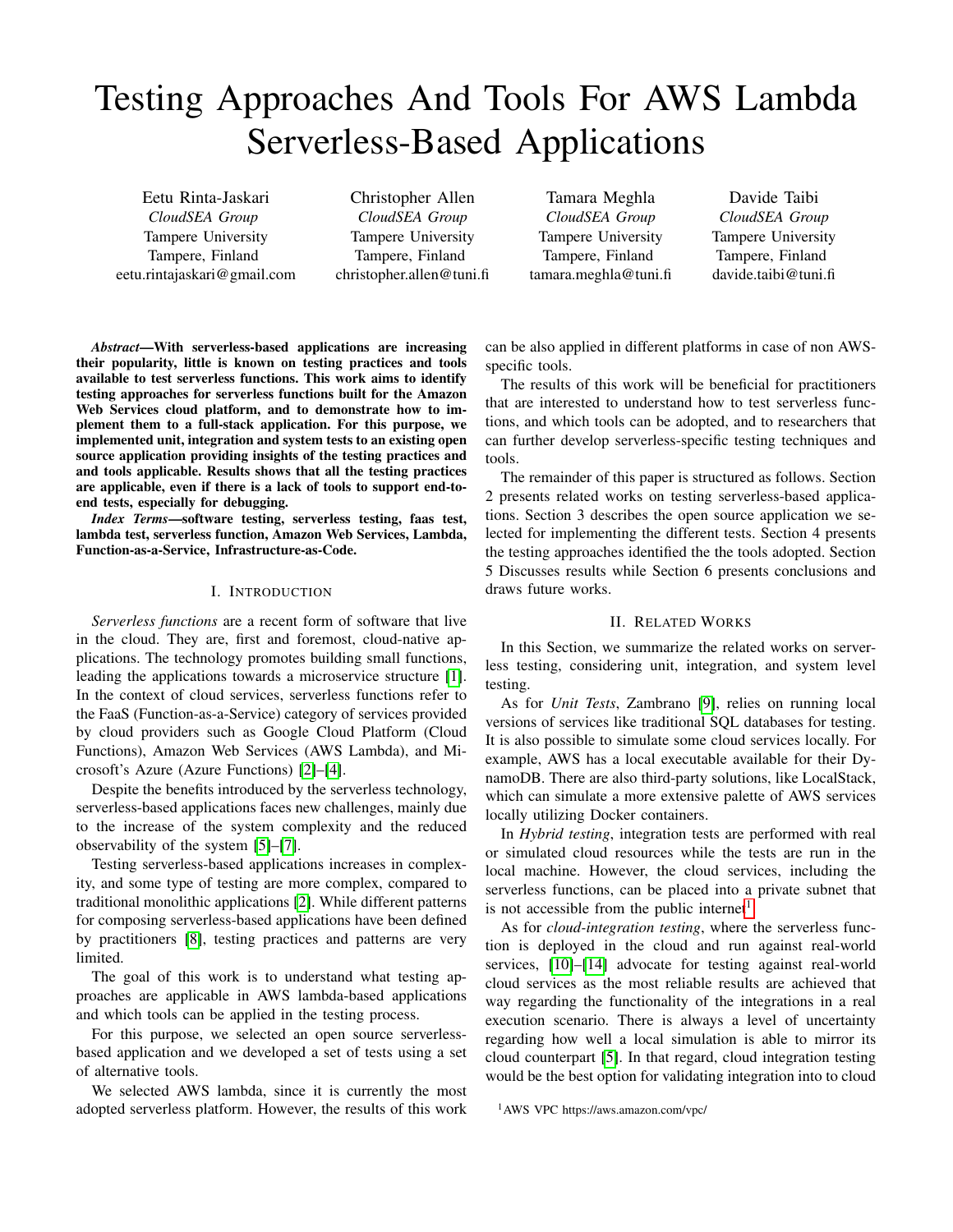services. However, testing deployed functions in the cloud leads in most cases to black-box testing, as there is no access to the application runtime, making it challenging to observe the code execution or to inject mocks. There can be scenarios where some integration, like a payment processor, has to be mocked, as described in the book by Simovic [\[13\]](#page-6-9). In this scenario, hybrid testing is likely a better choice. In general, serverless functions can be directly invoked through multiple tools, including the AWS Console website and AWS CLI. Indirect invocations are done by whatever triggers the Lambda may have, like an API Gateway, in which case invocations can be done via command-line tools like curl or REST clients like Postman. A third manual technique mentioned is to simulate the Lambda on the local machine using AWS SAM or Serverless Framework command-line tools.

The *System Testing* approaches mentioned in the literature were mainly focused on load testing and end-to-end testing. The idea in end-to-end testing is to invoke the application by simulating a real-world execution scenario. There are many ways of end-to-end testing a cloud system, as there are a plethora of use-cases and different triggers available for serverless functions. For example, if we have an application that is triggered by an upload to an S3 bucket, the apparent test case would be to do just that and then monitor the invoked Lambda for its execution. However, this kind of approach can be challenging to implement, error-prone, and the tests generally run for more extended periods as they might have to rely on timers [\[6\]](#page-6-10).

Load testing could be used to get statistical measurements of code efficiency. However, Simovic [\[13\]](#page-6-9) notes that the necessity of load testing is questionable, as the performance of the services is generally well documented and easily observable.

# III. THE FULL-STACK APPLICATION

In order to understand which testing technique can be effectively implemented in practice, and how to implement them, we first selected an open source full-stack serverlessbased application. Then, we implemented tests at all the different levels, using different tools.

The application selected is aimed at showcasing how fullstack web applications can be developed using the Serverless Framework. The application was chosen based on the following suitability criteria:

- 1) The application has enough complexity to write meaningful tests
- 2) The application is a cloud-native program with integrations to other AWS services
- 3) The application gives a good representation of real-world REST API applications, also in the sense that it is built with the Serverless Framework
- 4) The application has sufficient documentation available through the Git repository along with the Serverless Framework's online resources for test development

Based on the aforementioned criteria, we selected the Fullstack application. A complete description of the selected application is available in the official repository<sup>[2](#page-1-0)</sup>.

## *A. Application Description & Architecture*

The full-stack application is a simple login and registration sample application with no other functionalities or purpose.

The back end serverless function is built using the Serverless Framework<sup>[3](#page-1-1)</sup>, and the Express [\[15\]](#page-6-11) framework aimed towards building traditional REST APIs. As Express applications are not able to work in AWS Lambda as-is, the Express application is wrapped under the Serverless Framework's serverless-http package which acts as an intermediary, converting Lambda invocations to Express requests. The application uses AWS' official SDK programming toolkit to interface with AWS' DynamoDB which is used to store the user account information. The application uses a separate Express middleware library (Passport.js) to handle authorizations when the user logs in. Authorizations are managed using JSON Web Tokens (JWTs)<sup>[4](#page-1-2)</sup>.

As seen in Figure [1,](#page-1-3) the application consists of the front end application hosted in an Amazon S3 bucket with CloudFront in charge of distributing the files to the end-user client. The back end application is hosted in AWS Lambda, which is interfaced through an AWS API Gateway integration that is open to connections publicly. The application is not placed into a private cloud subnet. Therefore, access to services is restricted only using AWS IAM (Identity & Access Manager) roles, policies, and AWS Lambda permissions.



Fig. 1. The full-stack application architecture.

<span id="page-1-3"></span>The front end application is a Single Page Application (SPA) created with React.

In order to easily deploy the application, we adopted the Pulumi framework. Pulumi is a framework for programmatic cloud infrastructure management. The benefit of using IaC in

<span id="page-1-0"></span><sup>&</sup>lt;sup>2</sup>The Full-Stack Application (original repository)

<https://github.com/serverless-components/fullstack-app>

<span id="page-1-1"></span><sup>3</sup>https://www.serverless.com/

<span id="page-1-2"></span><sup>4</sup> JSON Web Tokens - jwt.io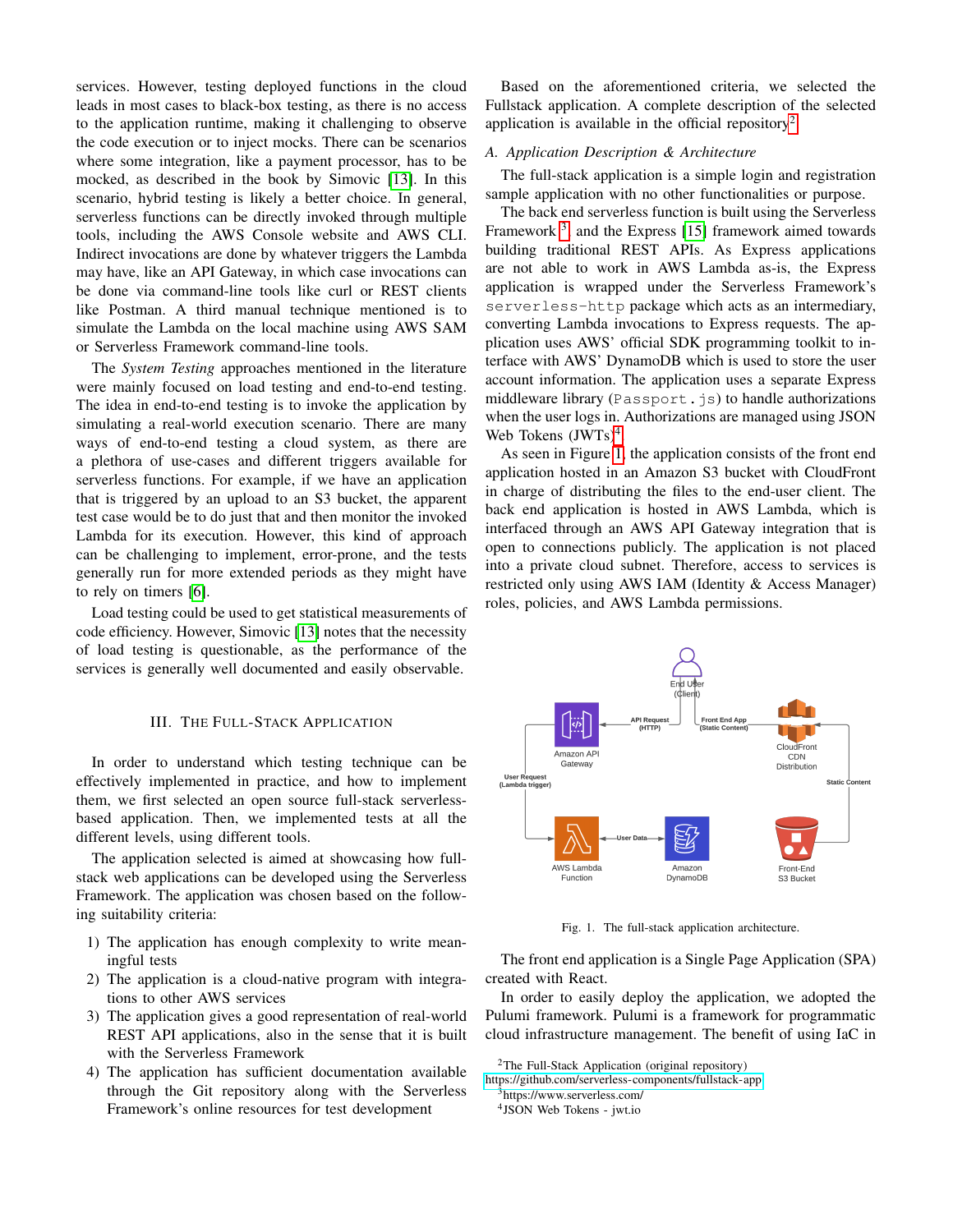combination with testing is that when the cloud infrastructure is deployed from scratch for each test run, it is ensured that the cloud infrastructure and the state of the services are as intended for every test run, making the tests run more consistently.

## IV. THE TESTING APPROACHES

In this Section, we describe the testing approaches we implemented in the Full-Stack application. The application's repository is available at [\[16\]](#page-6-12). The repository also includes all the tests and all the code developed for this work.

The original application does not have any pre-existing tests in its Git repository. Therefore, there were not any existing dependencies regarding testing frameworks and other tooling choices.

We developed a complete test-suite from scratch. The complete list of tests developed is available at [\[16\]](#page-6-12). The general scope of the tests is the back end serverless function, with end-to-end tests extending to the entire full-stack application. The Pulumi application and the front end application were not tested separately. The application tests can be found under the directory api/tests within the GitHub repository [\[16\]](#page-6-12). Additional configuration for Cypress<sup>[5](#page-2-0)</sup>, including the Pulumi deployment and tear down processes, can be found under the api/cypress directory.

The unit test suites reached a total coverage of 100% in all areas for the testable units. The integration test cases reached a statement coverage of 93.33%, a branch coverage of 74.07%, a function coverage of 100%, and a line coverage of 100%. The combined coverage is 100% in all areas.

## *A. Testing Tools*

This section describes the tools used for testing, as well as alternatives available.

*1) General Purpose Testing Framework:* The unit and integration tests for the full-stack application were implemented using the Jest<sup>[6](#page-2-1)</sup> testing framework. Jest was developed by Facebook, and it was chosen for the unit and integration tests based on its simplicity, flexibility, previous experience, and support for a wide range of frameworks and technologies, including TypeScript. It is built for the Node.js JavaScript runtime and is a general-purpose testing framework. Jest comes packaged with the most common functionalities needed in application testing; setup and tear-down processes, mocking, assertions, snapshots, coverage statistics, parallel testing, and support for asynchronous testing.

Alternative Frameworks There are multiple alternative general-purpose testing frameworks for JavaScript (and Type-Script) testing.

One alternative is Mocha [\[17\]](#page-6-13), which has less functionality packaged out-of-the-box compared to Jest. However, the syntax and functionality offered by its API closely resemble Jests. For example, the setup and tear-down hook functionality are the same, with minor naming differences; the beforeAll hook used for test preparation in Jest is equivalent to the

<span id="page-2-0"></span><sup>5</sup>Cypress https://www.cypress.io

before hook in Mocha. Mocha is often paired with additional libraries, such as Chai [\[18\]](#page-6-14) for assertions and Sinon.JS [\[19\]](#page-6-15) for mocking, as it does not offer that functionality by itself.

Jasmine [\[20\]](#page-6-16) is another alternative testing framework offering a similar set of functionalities and API to Jest and Mocha and has built-in support for assertions and mocking.

*2) End-to-End Testing Framework:* The Cypress framework was chosen for E2E testing due to its ease of use, range of features, and previous experience. Cypress is more inde-pendent than its competitors. It relies on Selenium<sup>[7](#page-2-2)</sup>, allowing it to provide a more simple testing API for writing tests. The test preparation process in Cypress differs slightly from Jest, as any setup and tear-down tasks that can not be run in the test browser need to be executed separately by implementing a Cypress plugin. The Cypress plugins additionally allow executing predefined back end *tasks* from the test suite itself. As seen in Figure [2,](#page-2-3) Cypress also allows running the test interactively, where it opens up the browser window allowing the developer to view the test execution in real-time. The interactive mode also supports viewing a specific point in time during the test execution, including the state of the user interface. Cypress supports Chrome, Firefox, Edge, Electron, and Brave web browsers for test automation.



Fig. 2. Cypress in interactive mode while running tests on Chrome.

## <span id="page-2-3"></span>Alternative Frameworks

The Selenium framework is one of the popular choices for E2E testing with web browsers. The Selenium WebDriver automates browser execution natively in a somewhat similar manner to how the Cypress framework does. The key difference is that Cypress runs within the browser, whereas Selenium is a separate standalone application. Because of this, Cypress is limited on features that Selenium can offer, such as remote browser control, multiple browser tabs, multiple parallel browsers, and being limited to one web URL per test suite.

Besides the default Selenium WebDriver implementations, multiple E2E frameworks and libraries are built on top of the Selenium core or that support it through the W3C WebDriver standard [\[21\]](#page-6-17) derived from Selenium. For example, Night-

<span id="page-2-1"></span><sup>6</sup> Jest javascript testing. https://jestjs.io/

<span id="page-2-2"></span><sup>7</sup>Selenium https://www.selenium.dev/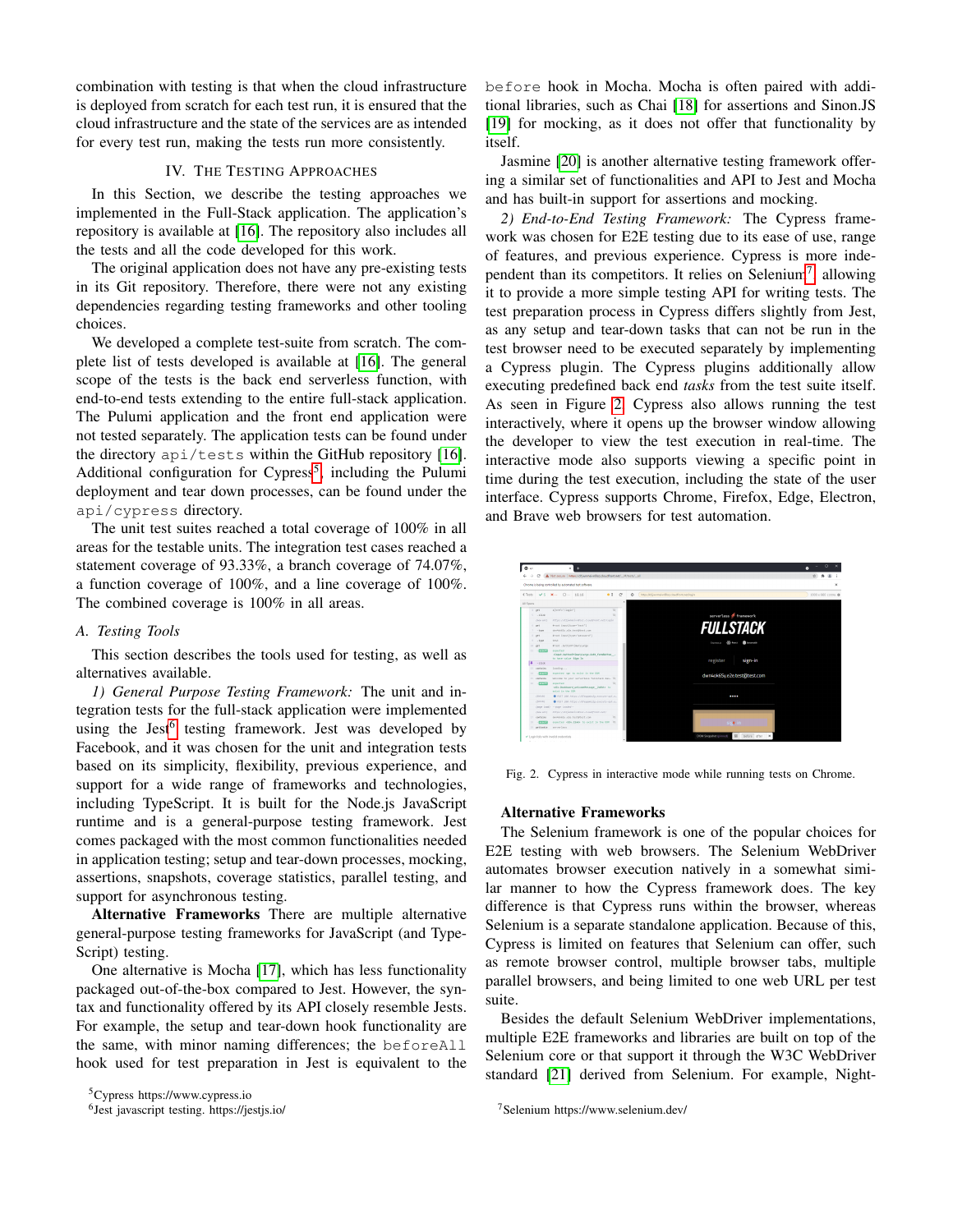watch.js and WebdriverIO both support Selenium along with other drivers built using the aforementioned W3C standard.

# *B. Unit Tests*

As expected, the unit tests written for the back end API are not affected by the application being a serverless application. For the most part, the application implementation was already divided into small testable units, removing the need to refactor the application code in any significant way. As the back end application is a simple API consisting of three endpoints, achieving a high level of test coverage was not difficult. The unit test cases described in [\[16\]](#page-6-12), were devised by analyzing the pre-existing behaviour of the application code.

The *path testing* white-box technique was utilized in the unit tests. The goal of the path testing technique is to test all possible code execution paths comprehensively [\[22\]](#page-6-18). Each unit was tested in isolation from other units by mocking their implementations. The mocks were created through Jest's spy functionality which spies for function calls to a specified module and injects mocks that replace the original function implementations. The integration with AWS DynamoDB was mocked using the mocking library aws-sdk-mock that is available through NPM. The library provides the ability to inject mocks to the AWS SDK library similarly as Jest does, preventing any fundamental interactions with DynamoDB from taking place. The main app.ts file of the API application itself is not unit tested, as it mainly maps the controller functions to Express HTTP endpoints which are tested through integration testing. The Express middleware configuration used to authorize incoming HTTP requests to the API was also left out to be tested in the integration tests.

It is interesting to note that setting up the tests and mocks takes more code lines to implement in general than the actual test itself.

*1) Alternative Tools & Methods:* The unit tests for the fullstack application were implemented using the Jest framework. Alternatively, any general-purpose testing framework that supports mocking could be used. Since unit testing is whitebox testing that commonly utilizes mocks, it generally limits tooling choices to general-purpose testing frameworks.

#### *C. Integration Tests*

The test cases are designed to test the different possible responses yielded by requests to the API but do not aim for the same level of branch coverage for individual units as their unit tests. All test cases are applicable to each testing approach, except for one test case, as it requires mocking to be reliably reproduced, which is not possible during the cloud testing approach without direct access to the application runtime. As the back end application code is already implemented and the application is small-scale, the big-bang approach was used for integration testing.

As the back end application uses a traditional API framework, Express, there are two different methods of calling the application from the test code for local and hybrid integration testing. The first is to invoke the wrapped Lambda handler, which is how the application is invoked when deployed to AWS Lambda, and would also be the default method for testing if the application did not use a separate API framework. The second method possible in this case, is to implement tests using more traditional API testing methods and libraries, like the supertest testing library available through NPM. The main difference between these two methods is that calling the Lambda handler function is generally slightly more laborious, as the tests need to build and provide the handler with appropriate invocation event and context objects from the test code. The downside of not testing through the Lambda handler is that the tests skip one integration layer, the wrapper. Nevertheless, since the serverless-http<sup>[8](#page-3-0)</sup> wrapper library itself is well tested, it is assumed that the wrapper layer works as expected. Additionally, the wrapper layer is tested via cloud integration testing and end-to-end testing approaches. To verify both of the methods described here, the local integration tests included in the GitHub repository contains two versions of the same suites; one using the traditional API tests with the supertest library, and the other by calling the Lambda handler with appropriate event and context objects (found under the handler-tests directory of the local integration test directory).

*1) Local Integration Tests:* The local integration tests of serverless functions resemble unit testing in many ways, except that the application is tested as a single combined unit. The method of injecting mocks stays the same, except that now only the external integrations, like the DynamoDB queries, are mocked. Similarly to unit testing, the path testing white-box technique was used for local integration tests.

The benefit of local integration testing is that the tests are fast and consistent since they are not hindered by the external integrations thanks to the isolation. Mocking allows testing the code extensively, although it can be a labour-intensive process. Since the local integration testing approach relies on generalpurpose testing frameworks, incremental integration testing is also supported. The test suites are isolated from cloud services, and therefore there is no need to run the Pulumi application. Therefore, there are no concerns regarding if the states of the cloud services conflict with the tests.

The downside of local testing is that the functionality of the DynamoDB integration is not validated. While the DynamoDB queries are mocked to provide the same response object structure as the real-world service, the local integration tests alone do leave some uncertainty regarding real interactions. It is important to make sure the mocked response objects replicate real-world data as closely as possible when designing the tests.

*2) Hybrid Integration Tests:* In the hybrid integration tests, the full-stack application instance remains on the local machine but is connected to an actual AWS DynamoDB service. To achieve this, the tests need to have a pre-deployed DynamoDB table in AWS. This can be done by either having a long term testing environment or automating the infrastructure

<span id="page-3-0"></span><sup>8</sup>https://www.npmjs.com/package/serverless-http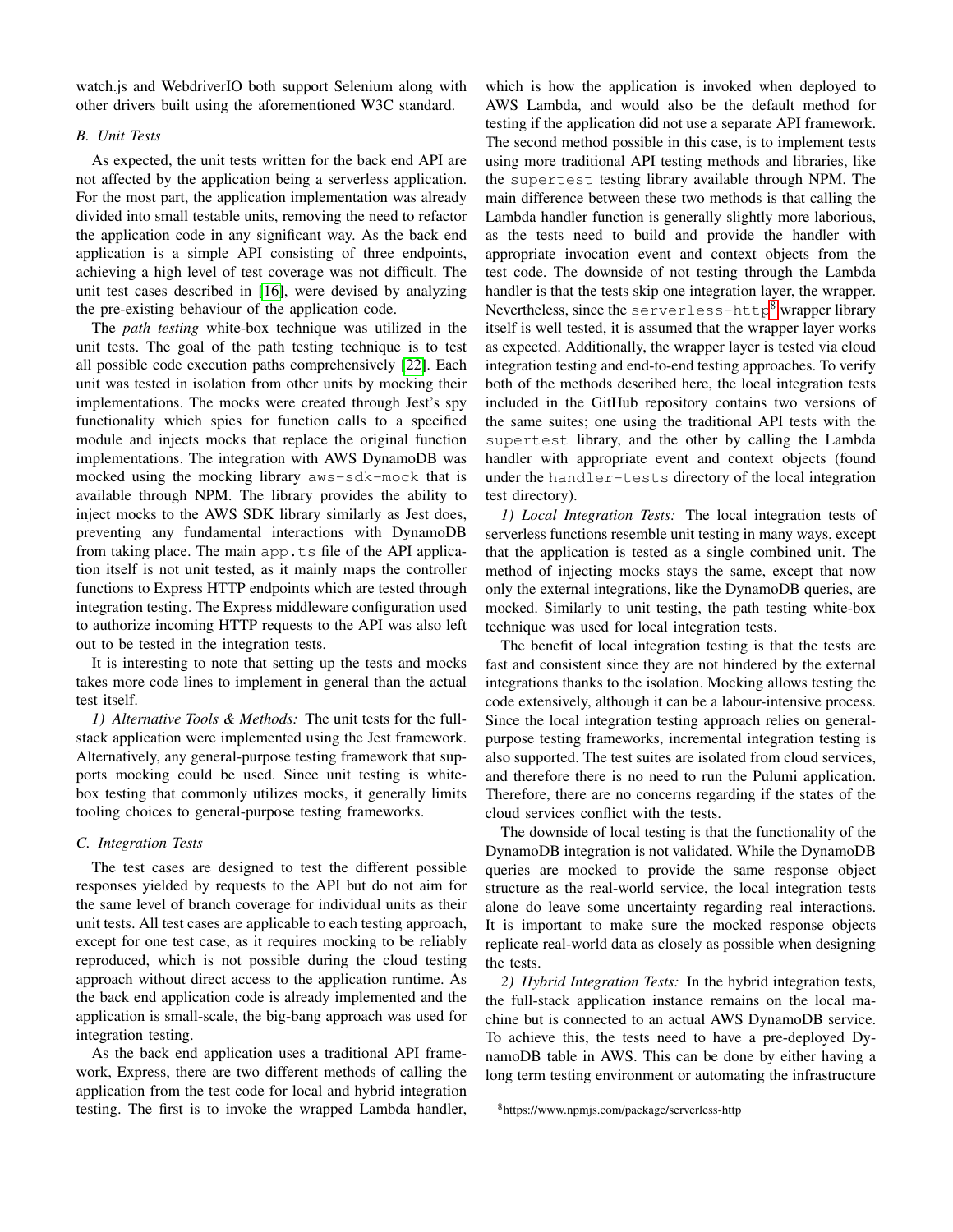deployment as a part of the test suite. In the latter approach, there is no concern regarding what data may already be in the DynamoDB table, but the deployment process introduces an overhead in execution time. With the former approach, the overhead is avoided, but special care needs to be taken when designing and preparing tests so that there are no remnants of previous test runs in the database that may conflict with new test runs. Running the tests against cloud services also incurs time overhead due to network connections, and the hybrid tests are therefore slower than local integration tests run against mocks.

The benefit of hybrid testing is that the tests validate the actual integration with the DynamoDB service while enabling the injection mocks to the application runtime. This aspect allows simulating various test scenarios (edge cases) that are unlikely to occur in a production environment akin to local integration testing, which would be difficult to achieve with cloud integration tests. A downside to the hybrid approach is that the test suites do not test the integration of the entire back end cloud infrastructure, namely the integration between AWS Lambda and DynamoDB. The hybrid testing approach supports incremental integration testing alongside the big-bang approach, as it supports mocking.

The implemented hybrid tests are set to deploy the infrastructure with the Pulumi application before running. Currently, as there is only one test suite for hybrid testing the full-stack application, the infrastructure deployment is handled there. If there would be multiple files of tests (testing suites) or other tests that want to be run against the cloud infrastructure simultaneously, then the deployment procedure could be moved to Jest's global configuration. The Jest configuration allows setting up global setup and tear-down scripts. Alternatively, the tests could be refactored to support pre-existing cloud infrastructure.

*3) Cloud Integration Tests:* The cloud integration tests are different from the other approaches because there is no access to the eventual function runtime, and therefore mock injection is not possible. This obstacle limits the possible testable scenarios, and testing edge cases becomes difficult. The back end application is deployed entirely to the cloud infrastructure, and tests are run against the AWS API Gateway endpoint. The additional benefit of this approach is that it tests the correctness of the back end infrastructure configuration, the Pulumi application. Coverage statistics cannot be collected for the tests without access to the application runtime, as the general-purpose testing framework cannot observe the code execution.

As cloud integration tests rely on the cloud infrastructure, issues such as Lambda cold starts need to be accounted for in the tests. For example, a cold start can quickly slow down the test to a point where the default timeouts of testing frameworks are exceeded, leading to tests failing even though nothing went wrong.

The same supertest testing library used in the local and hybrid approaches is used for the cloud tests. The library supports connecting directly to external endpoints through a web URL (Uniform Resource Locator) in addition to testing the Express application directly, which was the case in the local and hybrid approaches. Similarly to the hybrid tests, the full-stack application's cloud tests are set up to deploy the infrastructure via the Pulumi application before the tests.

Cloud integration testing starts to shift slightly over to end-to-end testing territory, as the REST API is technically one non-graphical User Interface (UI). However, E2E tests generally have a broader scope, e.g. testing the system through the front end application. The cloud integration testing method only supports the big-bang approach of integration testing, where all modules need to be implemented and are tested simultaneously.

*4) Alternative Tools & Methods:* The integration tests were implemented for the full-stack application using the generalpurpose Jest framework. This choice made it easy to make minor modifications to the same set of tests to fit each approach. As an alternative to Jest, the tests could be implemented using any other general-purpose testing framework.

Additionally, when it comes to cloud integration testing, there are multiple alternative methods available for implementing the tests, depending on the type of the application. Since the back end application is an HTTP API, an alternative way to test the API is by using REST clients such as Postman <sup>[9](#page-4-0)</sup> that have built-in support for building automatic API testing suites. For a more general method for all types of Lambdas, AWS offers a test harness that invokes the Lambda directly  $10$ . A similar direct invocation type of testing can also be achieved by using the previously discussed CLI tools offered by Amazon that can invoke the function from the command-line, which can then be used in combination with command-line scripts for automation. Additionally, the Pulumi framework could be used for cloud integration testing, as its integration testing phase supports runtime testing of the deployed application itself  $11$ .

For the hybrid approach, it is possible to run Lambdas locally by using the Serverless Framework  $CLI<sup>3</sup>$  $CLI<sup>3</sup>$  $CLI<sup>3</sup>$ , along with other CLI tools such as those offered by Amazon [12](#page-4-3). The local Lambda instance can then be used with API test suites, including the current set of tests through minor modifications. Most CLI tools also support invoking the Lambda function with some event directly on the local machine. The downside of these alternative methods is that they generally do not support mocking, nor can they offer coverage statistics, diminishing some of the approach's benefits and limiting the possible testing scenarios.

## *D. System Tests*

When end-to-end testing full-stack applications, it is primarily done by opening the front end application in a browser, usually a headless browser controlled by the test program. Headless browsers are regular web browsers executed in the

<sup>10</sup>https://aws.amazon.com/blogs/compute/serverless-testing-with-awslambda/

<span id="page-4-1"></span><span id="page-4-0"></span><sup>9</sup>https://www.postman.com

<span id="page-4-2"></span><sup>11</sup>https://www.pulumi.com/

<span id="page-4-3"></span><sup>12</sup>https://aws.amazon.com/tools/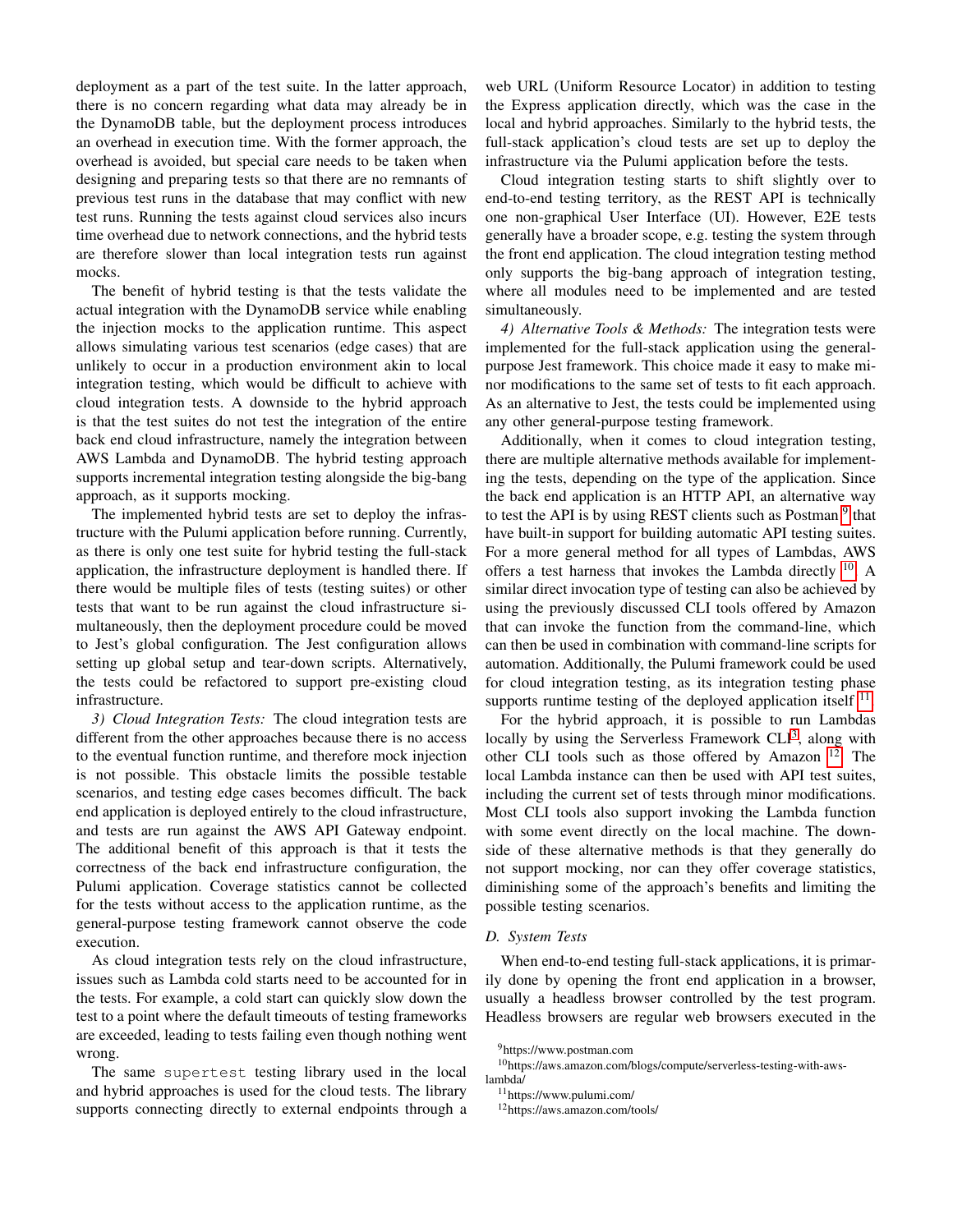background that have the added benefit of rendering web pages the same way as if an end-user used them. Because headless browsers render the web page entirely, it is possible to take screenshots and video recordings while testing, which helps analyze the test results and troubleshoot the tests themselves. The Cypress testing API is designed in a way where asynchronous actions like clicks, page loads, and HTTP requests to back end services are handled automatically.

The E2E test cases listed in [\[16\]](#page-6-12), are based on the available actions and features on the front end application. After each test case is run, Cypress returns to its original state and navigates to the application front page. All internal browser stores and cookies are reset for each test case. The test suite is set to deploy the entire infrastructure via the Pulumi application by default. However, it is also possible to pass on a pre-deployed front end application URL to Cypress using environment variables, skipping the Pulumi deployments altogether. Each time, the tests generate a new user. There is no separate clean-up procedure outside of destroying the Pulumi application infrastructure altogether at the end of testing, allowing multiple test runs to be executed on the same infrastructure.

There are some challenges to E2E testing. For example, unexpected network failures can happen during tests. Tests can also time out if an HTTP request to a back end service takes longer than expected, which is a realistic scenario with serverless applications that suffer from cold-starts. The timeout for the first requests sent to the back end Lambda had to be increased in the E2E tests to account for the cold start. Since tests generally should not rely on previous tests to pass for consistency, all phases of a test dealing with the back end Lambda should account for cold starts unless the test suite is set up to warm up the Lambda function beforehand.

*1) Alternative Tools & Methods:* Since E2E testing, by definition, is testing the entire application flow through a user interface, there are no alternative methods for E2E testing. Alternative E2E testing frameworks can always be used, which were discussed more in Section [IV-A2.](#page-2-3)

When it comes to other system testing approaches outside of E2E, the implementation of load tests for Lambda APIs does not differ from load testing any common API, as Lambdas similarly have an endpoint available through the AWS API Gateway. For Lambdas with other types of triggers, load testing can be done using AWS' Lambda testing harness<sup>[10](#page-4-1)</sup> or by some other similar tool that invokes the Lambda in parallel. However, as highlighted in Section [II,](#page-0-1) the overall necessity of load and stress testing Lambdas is questionable as they scale automatically to answer the load within known limits.

The Figure [3](#page-5-0) shows the back end Lambda's execution flow for the applied integration testing approaches. The local integration tests are cut-off from AWS cloud via mocking, whereas hybrid integration tests use the DynamoDB service. The cloud tests are executed by calling the API Gateway endpoint. If the cloud tests were implemented by invoking the Lambda directly instead of HTTP requests through the API Gateway, the API Gateway service could be removed entirely.



<span id="page-5-0"></span>Fig. 3. Test execution flow graph of the integration testing approaches for the back end Lambda.

#### V. DISCUSSION

As expected, unit testing was not impacted in a significant way due to the serverless application model. However, the need for mocking became more emphasized with the integrations to external services. The use of cloud vendorspecific SDKs increases the complexity of mocking, but it was discovered that there are mocking libraries available for the Node.js runtime to overcome that challenge.

Integration testing was impacted by the serverless application model. The full-stack application's integration tests required either mocking for isolation from the cloud services or pre-deployed service infrastructure to run against. Local integration testing utilizing mocks is a good approach to test the application itself but leaves uncertainty regarding integrations to cloud services. Hybrid and cloud integration tests can validate these integrations, and hybrid testing provides a middle ground between the two approaches. Hybrid integration testing supports mocking akin to local testing while requiring less cloud infrastructure than cloud testing. Hybrid testing is also able to provide test coverage information, unlike cloud testing. On the other hand, cloud testing provides more realistic results regarding how the application behaves in a real-world production-like execution environment.

The serverless application model did not impact the demonstrated end-to-end system testing approach itself in a significant way. However, the dependency on dynamic cloud infrastructure does introduce some challenges. E2E testing requires an endpoint URL to attach to, which can be dynamic depending on the infrastructure used in the tests. The URL of a pre-deployed CloudFront distribution has to be retrieved beforehand and fed to the test suite, or the cloud infrastructure needs to be deployed as part of the test setup process, significantly prolonging test execution.